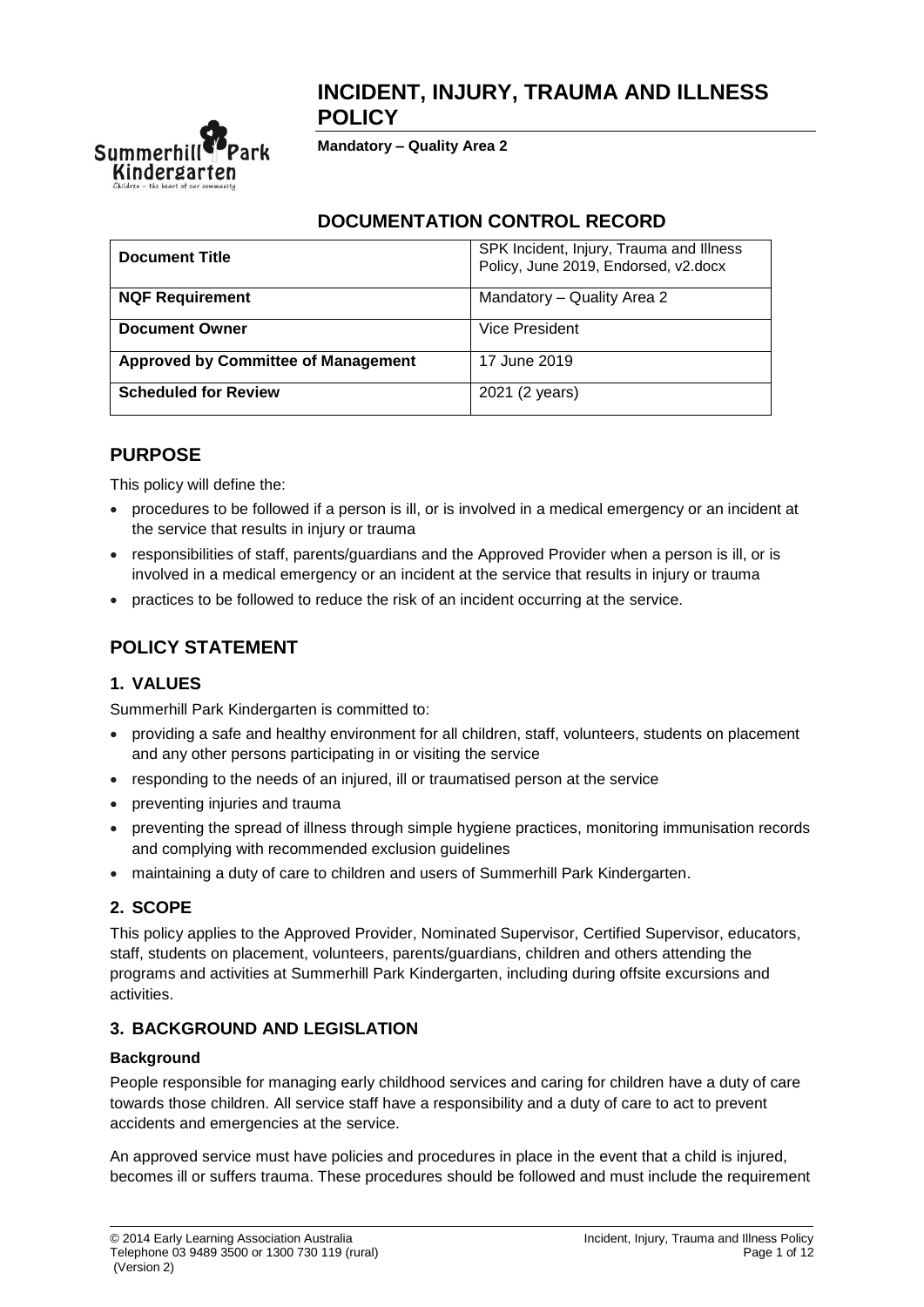that a parent/guardian be notified in the event of an incident, injury, illness or trauma relating to their child as soon as possible and within 24 hours of the occurrence.

The National Regulations require an accurate *Incident, Injury, Trauma and Illness Record* to be kept and stored confidentially until the child is 25 years old (Regulation 183(2)).

Under the national legislation, each service must ensure that an entry is recorded in the *Incident, Injury, Trauma and Illness Record* for the following occurrences:

- an incident in relation to a child, an injury received by a child or trauma to which a child has been subjected
- an illness that becomes apparent.

Details that must be entered in the *Incident, Injury, Trauma and Illness Record* include the following:

- the name and age of the child
- the circumstances leading to the incident, injury or trauma, or relevant circumstances surrounding the child becoming ill (including any symptoms)
- the time and date the incident occurred, the injury was received or the child was subjected to the trauma, or the apparent onset of the illness
- the action taken by the service, including any medication administered, first aid provided or medical personnel contacted
- details of any person who witnessed the incident, injury or trauma, or the apparent onset of illness
- the name of any person the service notified, or attempted to notify, of any incident, injury, trauma or illness that a child suffered while being educated and cared for by the service, and the time and date of the notifications/attempted notifications
- the name and signature of the person making an entry in the record, and the time and date that the entry was made
- signature of a parent/guardian to verify that they have been informed of the occurrence.

All information will be included in the *Incident, Injury, Trauma and Illness Record* as soon as is practicable, but not later than 24 hours after the incident, injury or trauma, or the onset of the illness.

Medical emergencies may include serious health issues such as asthma, anaphylaxis, diabetes, fractures, choking and seizures. Such emergencies generally involve only one child, however they can affect everyone in the children's service. In some cases it will be appropriate to refer to specific policies for guidance, such as the *Dealing with Medical Conditions Policy*, *Asthma Policy, Anaphylaxis Policy, Diabetes Policy and Epilepsy Policy*. Refer to all related policies on p4.

#### **Legislation and standards**

Relevant legislation and standards include but are not limited to:

- Australian Standards AS3745–2002, Emergency control procedures for buildings, structures and workplaces
- *Education and Care Services National Law Act 2010*: Section 174(2)
- *Education and Care Services National Regulations 2011*: Regulations 77, 85–87, 103, 177, 183
- *Public Health and Wellbeing Act 2008* (Vic)
- *Public Health and Wellbeing Regulations 2009* (Vic)
- *Occupational Health and Safety Act 2004* (Vic)
- *Occupational Health and Safety Regulations 2007* (Vic)
- WorkSafe Victoria Compliance Code: *First aid in the workplace* (2008)
- *National Quality Standard*, Quality Area 2: Children's Health and Safety
- *National Quality Standard*, Quality Area 3: Physical Environment
- *National Quality Standard*, Quality Area 7: Governance and Leadership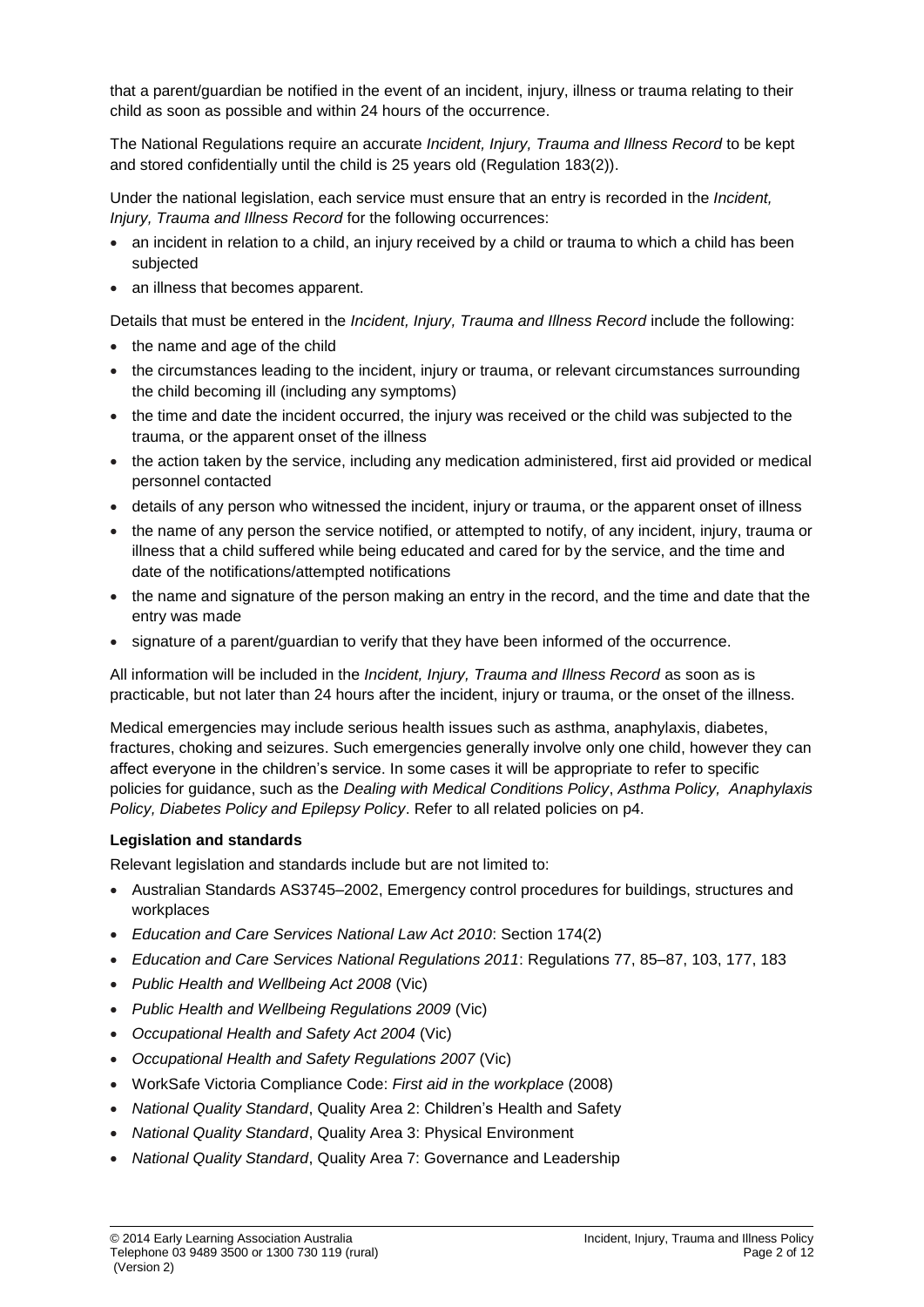• Therapeutic Goods Act 1989 (Cth)

The most current amendments to listed legislation can be found at:

- Victorian Legislation Victorian Law Today:<http://www.legislation.vic.gov.au/>
- Commonwealth Legislation ComLaw:<http://www.comlaw.gov.au/>

### **4. DEFINITIONS**

The terms defined in this section relate specifically to this policy. For commonly used terms e.g. Approved Provider, Nominated Supervisor, Regulatory Authority etc. refer to the *General Definitions* section of this manual.

*AV How to Call Card***:** A card that the service has completed containing all the information that Ambulance Victoria will request when phoned.

**Emergency services:** Includes ambulance, fire brigade, police and state emergency services.

**First aid:** The provision of initial care in response to an illness or injury. It generally consists of a series of techniques to preserve life, protect a person (particularly if unconscious), prevent a condition worsening and promote recovery. First aid training should be delivered by approved first aid providers, and a list is published on the ACECQA website:

[www.acecqa.gov.au/qualifications/approved-first-aid-qualifications](http://www.acecqa.gov.au/qualifications/approved-first-aid-qualifications)

**Hazard:** A source or situation with a potential for harm in terms of human injury or ill health, damage to property, damage to the environment or a combination of these.

**Incident:** Any unplanned event resulting in or having potential for injury, ill health, damage or other loss.

**Incident, Injury, Trauma and Illness Record:** The Approved Provider must ensure an *Incident, Injury, Trauma and Illness Record* is kept in accordance with Regulation 87 of the *Education and Care Services National Regulations 2011*. A sample is available on the ACECQA website at: <http://www.acecqa.gov.au/sample-forms-and-templates-now-available>

**Injury:** Any physical damage to the body caused by violence or an incident.

**Medication:** Any substance, as defined in the *Therapeutic Goods Act 1989* (Cth), that is administered for the treatment of an illness or medical condition.

**Medical management plan:** A document that has been prepared and signed by a doctor that describes symptoms, causes, clear instructions on action and treatment for the child's specific medical condition, and includes the child's name and a photograph of the child. An example of this is the Australasian Society of Clinical Immunology and Allergy (ASCIA) action plan for anaphylaxis.

**Medical attention:** Includes a visit to a registered medical practitioner or attendance at a hospital.

**Medical emergency:** An injury or illness that is acute and poses an immediate risk to a person's life or long-term health.

**Minor incident:** An incident that results in an injury that is small and does not require medical attention.

**Notifiable incident:** An incident involving workplace health and safety that is required by law to be reported to WorkSafe Victoria. Notification is required for incidents that result in death or serious injury/illness, or dangerous occurrences. For a complete list of incidents that must be reported to WorkSafe Victoria, refer to the *Guide to Incident Notification* on the WorkSafe Victoria website. This website also contains online reporting forms: [www.worksafe.vic.gov.au](http://www.worksafe.vic.gov.au/)

**Serious incident:** A serious incident is defined in Regulation 12 as:

- the death of a child while being educated and cared for by the service
- any incident involving an injury or trauma, or the illness of a child that requires or ought to have required: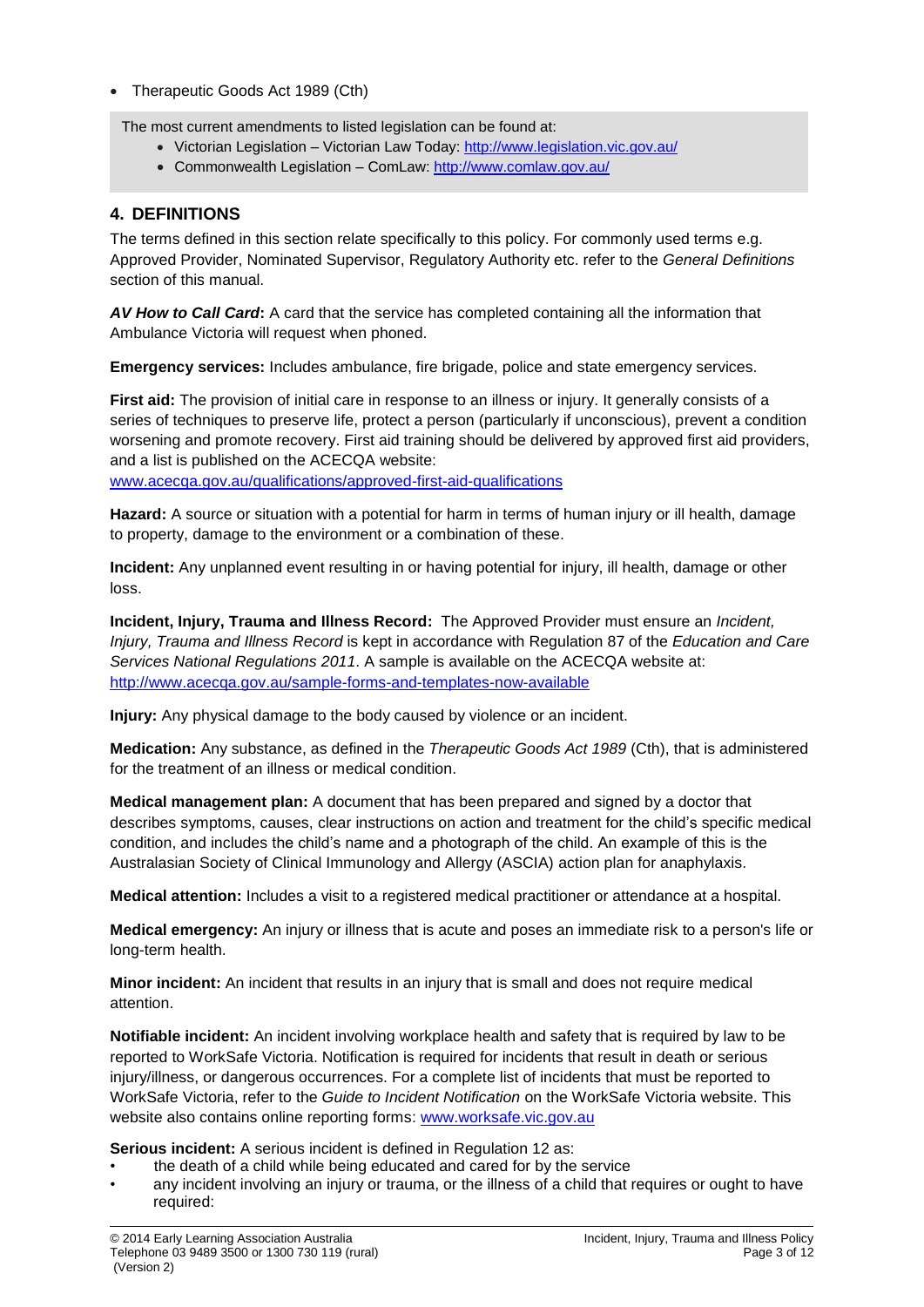- attention of a registered medical practitioner, or
	- attendance at a hospital
- examples include whooping cough, broken limb, anaphylaxis reaction
- any incident requiring attendance by emergency services

• a circumstance where a child appears to be missing, is unaccounted for, has been removed from the service contrary to the Regulations, or has been locked in or out of the service premises. The Approved Provider must notify the Regulatory Authority (DET) in writing within 24 hours of a serious incident occurring at the service (Regulation 176(2)(a)). The Notification of serious incident form (available on the ACECQA website) is to be completed and submitted online using the National Quality Agenda IT System (NQA ITS). Records are required to be retained for the periods specified in Regulation 183.

**Trauma:** An emotional wound or shock that often has long-lasting effects or any physical damage to the body caused by violence or an incident.

## **5. SOURCES AND RELATED POLICIES**

### **Sources**

- ACECQA sample forms and templates: <http://www.acecqa.gov.au/sample-forms-and-templates-now-available>
- *AV How to Call Card* (Ambulance Victoria:): [http://www.ambulance.vic.gov.au/Education/Calling-](http://www.ambulance.vic.gov.au/Education/Calling-Triple-0.html)[Triple-0.html](http://www.ambulance.vic.gov.au/Education/Calling-Triple-0.html)
- Building Code of Australia: [http://www.abcb.gov.au/about-the-national-construction-code/the](http://www.abcb.gov.au/about-the-national-construction-code/the-building-code-of-australia)[building-code-of-australia](http://www.abcb.gov.au/about-the-national-construction-code/the-building-code-of-australia)
- *Staying Healthy: Preventing infectious diseases in early childhood education and care services* (5th edition, 2013) National Health and Medical Research Council: <http://www.nhmrc.gov.au/guidelines/publications/ch55>
- VMIA Insurance Guide, Community Service Organisations program: [www.vmia.vic.gov.au](http://www.vmia.vic.gov.au/)
- WorkSafe Victoria: *Guide to Incident Notification: [http://www.worksafe.vic.gov.au/forms-and](http://www.worksafe.vic.gov.au/forms-and-publications/forms-and-publications/guide-to-incident-notification)[publications/forms-and-publications/guide-to-incident-notification](http://www.worksafe.vic.gov.au/forms-and-publications/forms-and-publications/guide-to-incident-notification)*
- WorkSafe Victoria: Online notification forms: [http://www.worksafe.vic.gov.au/safety-and](http://www.worksafe.vic.gov.au/safety-and-prevention/health-and-safety-topics/incident-notification)[prevention/health-and-safety-topics/incident-notification](http://www.worksafe.vic.gov.au/safety-and-prevention/health-and-safety-topics/incident-notification)

### **Service policies**

- *Administration of First Aid Policy*
- *Administration of Medication Policy*
- *Anaphylaxis Policy*
- *Asthma Policy*
- *Dealing with Infectious Diseases Policy*
- *Dealing with Medical Conditions Policy*
- *Diabetes Policy*
- *Emergency and Evacuation Policy*
- *Epilepsy Policy*
- *Excursions and Service Events Policy*
- *Occupational Health and Safety Policy*
- *Privacy and Confidentiality Policy*
- *Road Safety and Safe Transport Policy*

## **PROCEDURES**

#### **The Approved Provider is responsible for:**

• ensuring that the premises are kept clean and in good repair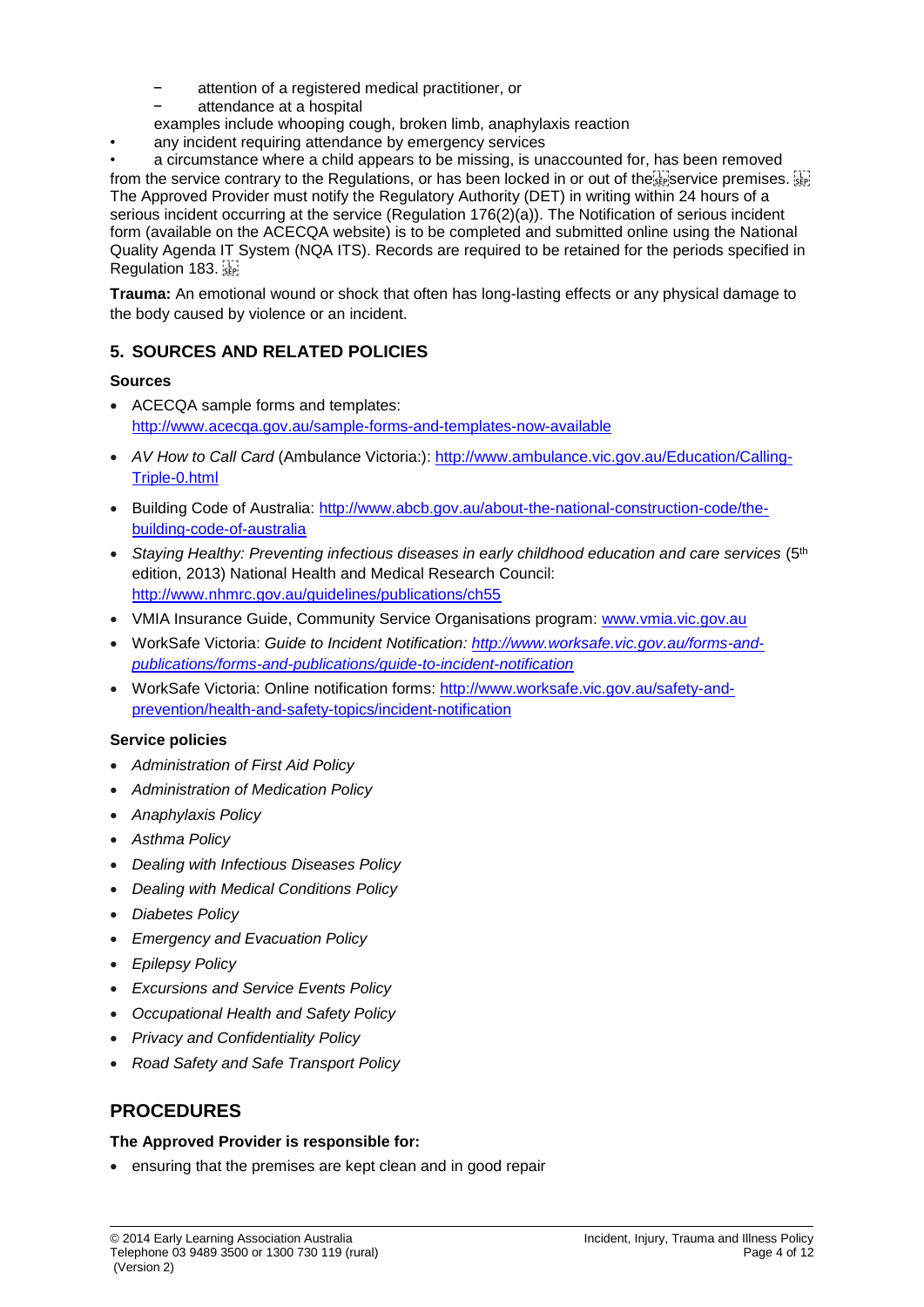- ensuring that staff have access to medication, Incident, Injury, Trauma and Illness forms (available from ACECQA – refer to *Sources*) and WorkSafe Victoria incident report forms (refer to *Sources*). https://www.worksafe.vic.gov.au/forms-and-publications/forms-and-publications/incidentnotification-form
- ensuring that the service has an occupational health and safety policy and procedures that outline the process for effectively identifying, managing and reviewing risks and hazards that are likely to cause injury, and reporting notifiable incidents to appropriate authorities (refer to *Occupational Health and Safety Policy*)
- ensuring that completed medication records are kept until the end of 3 years after the child's last attendance (Regulation 92, 183)
- ensuring that a parent/guardian of the child is notified as soon as is practicable, but not later than 24 hours after the occurrence, if the child is involved in any incident, injury, trauma or illness while at the service (Regulation 86)
- ensuring that Incident, Injury, Trauma and Illness Records are kept and stored securely until the child is 25 years old (Regulations 87, 183)
- ensuring that there is a minimum of one educator with a current approved first aid qualification on the premises at all times (refer to *Administration of First Aid Policy*)
- ensuring that there are an appropriate number of up-to-date, fully equipped first aid kits that are accessible at all times (refer to *Administration of First Aid Policy*)
- ensuring that the orientation and induction of new and relief staff include an overview of their responsibilities in the event of an incident or medical emergency
- ensuring that children's enrolment forms provide authorisation for the service to seek emergency medical treatment by a medical practitioner, hospital or ambulance service
- ensuring that an incident report (SI01) is completed and a copy forwarded to the regional DET office as soon as is practicable but not later than 24 hours after the occurrence.

### **The Nominated Supervisor, Certified Supervisors and other educators are responsible for:**

- ensuring that the *AV How to Call Card* (refer to *Sources*) is displayed near all telephones
- ensuring that volunteers and parents on duty are aware of children's medical management plans (refer to *Definitions*) and their responsibilities in the event of an incident, injury or medical emergency
- responding immediately to any incident, injury or medical emergency
- implementing individual children's medical management plans, where relevant
- notifying parents/guardians immediately after an incident, injury, trauma or medical emergency, or as soon as is practicable but not later than 24 hours after the occurrence
- requesting the parents/guardians make arrangements for the child or children involved in an incident or medical emergency to be collected from the service, or informing parents/guardians if an ambulance has been called
- notifying other person/s as authorised on the child's enrolment form when the parents/guardians are not contactable
- recording details of any incident, injury or illness in the *Incident, Injury, Trauma and Illness Record* (refer to *Definitions*) as soon as is practicable but not later than 24 hours after the occurrence
- ensuring that regulatory and legislative responsibilities are met in relation to any incident, injury or medical emergency
- maintaining all enrolment and other medical records in a confidential manner (refer to *Privacy and Confidentiality Policy*)
- regularly checking equipment in both indoor and outdoor areas for hazards, and taking the appropriate action to ensure the safety of the children when a hazard is identified
- assisting the Approved Provider with regular hazard inspections (refer to Attachment 1 Sample hazard identification checklist)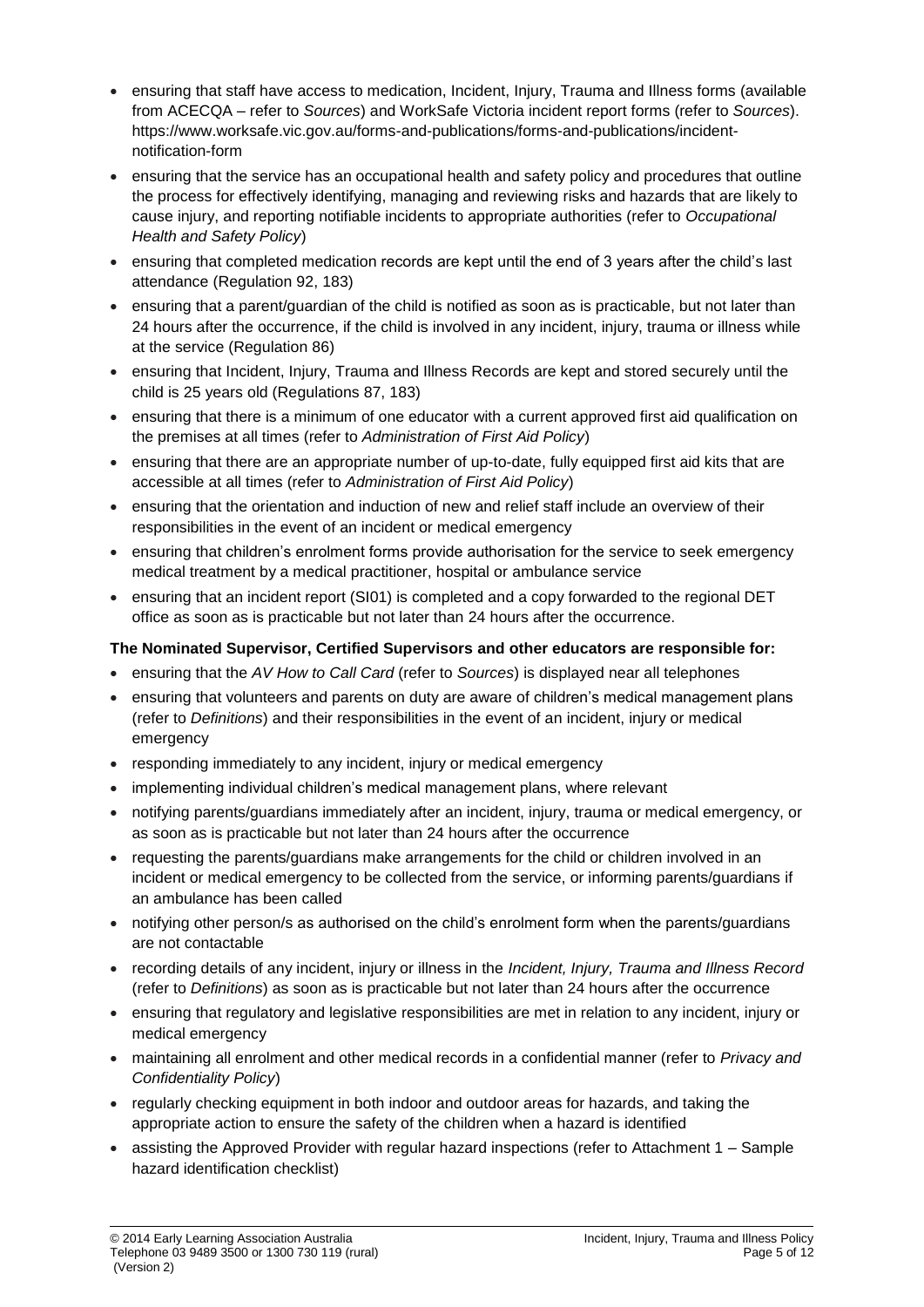- reviewing the cause of any incident, injury or illness and taking appropriate action to remove the cause if required, for example, removing a nail found protruding from climbing equipment or retraining staff to adhere more closely to the service's *Hygiene Policy*
- notifying DET in writing within 24 hours of an incident involving the death of a child, or any incident, illness or trauma that requires treatment by a registered medical practitioner or admission to a hospital
	- (http://www.education.vic.gov.au/Documents/childhood/providers/regulation/vcsincidentform.pdf)
- ensuring that the following contact numbers are displayed in close proximity of each telephone:
	- − 000 (also keep an *AV How to Call Card* close to each telephone refer to *Sources*))
	- − DET regional office
	- − Approved Provider
	- − Asthma Victoria: (03) 9326 7055 or toll free 1800 645 130
	- − Victorian Poisons Information Centre: 13 11 26
	- − local council or shire.

#### *When there is a medical emergency, educators will:*

- call an ambulance, where necessary
- administer first aid, and provide care and comfort to the child prior to the parents/guardians or ambulance arriving
- implement the child's current medical management plan, where appropriate
- notify parents/guardians as soon as is practicable (but not later than 24 hours after the occurrence) of any serious medical emergency, incident or injury concerning the child, and request the parents/guardians make arrangements for the child to be collected from the service and/or inform the parents/guardians that an ambulance has been called
- notify other person/s as authorised on the child's enrolment form, if the parents/guardians are not contactable
- ensure ongoing supervision of all children in attendance at the service
- accompany the child in the ambulance when the parents/guardians are not present, provided that staff-to-child ratios can be maintained at the service
- notify the Approved Provider of the medical emergency, incident or injury as soon as is practicable
- complete and submit an incident report to DET, the Approved Provider and the service's public liability insurer following a serious incident.

#### *When a child develops symptoms of illness while at the service, educators will:*

- ensure that the Nominated Supervisor, or person in day-to-day care of the service, contacts the parents/guardians or authorised emergency contact for the child to outline the signs and symptoms observed
- administer first aid and provide care and comfort to the child prior to the parents/guardians or ambulance arriving
- request that the child is collected from the service if the child is not well enough to participate in the program
- ensure that they separate the child from the group and have a staff member remain with the child until the child recovers, a parent/guardian arrives or another responsible person takes charge
- call an ambulance (refer to definition of *medical emergency*) if a child appears very unwell or has a serious injury that needs urgent medical attention
- ensure that the child is returned to the care of the parent/guardian or authorised emergency contact person as soon as is practicable
- ensure that, where medication, medical or dental treatment is obtained, the parents/guardians are notified as soon as is practicable and within 24 hours, and are provided with details of the illness and subsequent treatment administered to the child
- ensure that the Approved Provider is notified of the incident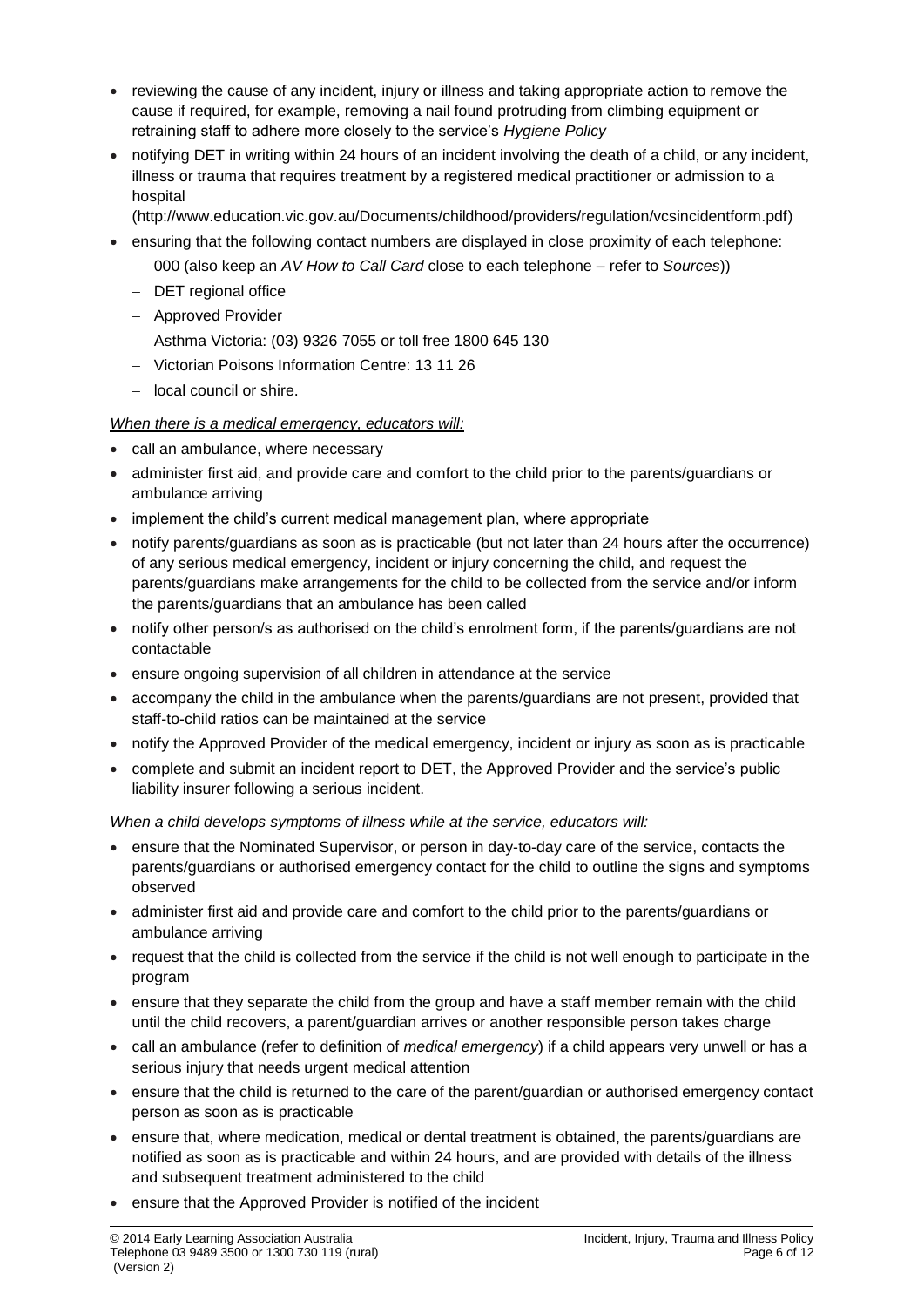- ensure that the *Incident, Injury, Trauma and Illness Record* is completed as soon as is practicable and within 24 hours of the occurrence.
- complete and submit an incident report to DET, the Approved Provider and the service's public liability insurer following a serious incident.

#### **Parents/guardians are responsible for:**

- providing authorisation in their child's enrolment record for the service to seek emergency medical treatment by a medical practitioner, hospital or ambulance service (Regulation 161(1))
- payment of all costs incurred when an ambulance service is called to attend to their child at the service
- notifying the service, upon enrolment or diagnosis, of any medical conditions and/or needs, and any management procedure to be followed with respect to that condition or need (Regulation 162)
- ensuring that they provide the service with a current medical management plan, if applicable (Regulation 162(d))
- collecting their child as soon as possible when notified of an incident, injury or medical emergency involving their child
- informing the service of an infectious disease or illness that has been identified while the child has not attended the service, and that may impact on the health and wellbeing of other children, staff and parents/guardians attending the service
- being contactable, either directly or through emergency contacts listed on the child's enrolment form, in the event of an incident requiring medical attention
- signing the *Incident, Injury, Trauma and Illness Record*, thereby acknowledging that they have been made aware of the incident
- notifying the service by telephone when their child will be absent from their regular program
- notifying staff/educators if there is a change in the condition of their child's health, or if there have been any recent accidents or incidents that may impact on the child's care e.g. any bruising or head injuries.

# **EVALUATION**

In order to assess whether the values and purposes of the policy have been achieved, the Approved Provider of Summerhill Park Kindergarten will:

- regularly seek feedback from everyone affected by the policy regarding its effectiveness
- monitor the implementation, compliance, complaints and incidents in relation to this policy
- review and analyse information gathered from the *Incident, Injury, Trauma and Illness Record* and staff first aid records regarding incidents at the service
- keep the policy up to date with current legislation, research, policy and best practice
- revise the policy and procedures as part of the service's policy review cycle, or as required
- notify parents/guardians at least 14 days before making any changes to this policy or its procedures.

## **ATTACHMENTS**

• Attachment 1: Sample hazard identification checklist

## **AUTHORISATION**

This policy was adopted by the Approved Provider of Summerhill Park Kindergarten on 17th June 2019.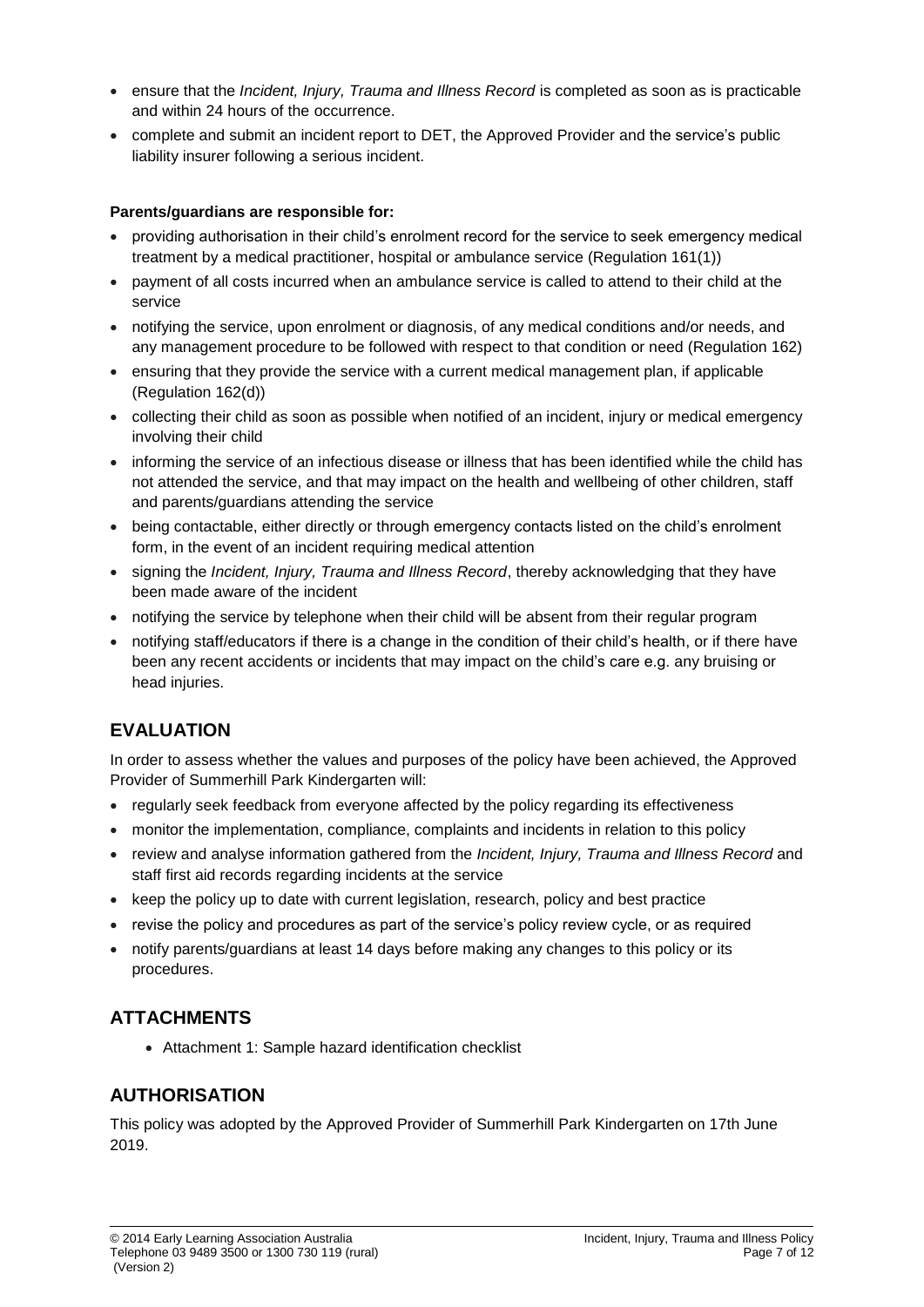## **DOCUMENT HISTORY**

| <b>Version</b> | <b>Date</b> | <b>By</b>                             | <b>Reason for change</b>                                                                                                                                                                                                                                    |  |  |
|----------------|-------------|---------------------------------------|-------------------------------------------------------------------------------------------------------------------------------------------------------------------------------------------------------------------------------------------------------------|--|--|
| 0.1            | 2014        | ELAA                                  | Initial Draft - ELAA template 2014                                                                                                                                                                                                                          |  |  |
| 0.1            | 16/6/2015   | 2015 Vice<br>President (H<br>Whittle) | Review and endorsement by CoM                                                                                                                                                                                                                               |  |  |
| 1.0            | 30/8/2015   | 2015 Vice<br>President<br>(H Whittle) | - Addition of documentation control and history<br>tables.<br>- Revision of 2015 ELAA definition of 'Serious<br>Incident'<br>- Change all DEECD references to DET<br><b>First Final Version</b>                                                             |  |  |
| 1.1            | 25/04/2019  | Mira Haldun<br>(Consultant)           | -Minor formatting changes<br>-Removal of superseded standards and<br>associated elements in line with updated NQS<br>-Removal of outdated Ambulance Victoria URL<br>- Addition of jurisdiction for Occupational Health<br>and Safety Regulations 2007 (Vic) |  |  |
| $\overline{2}$ | 17/06/19    | 2019<br>President<br>(I. Griffith)    | Review and endorsement by CoM                                                                                                                                                                                                                               |  |  |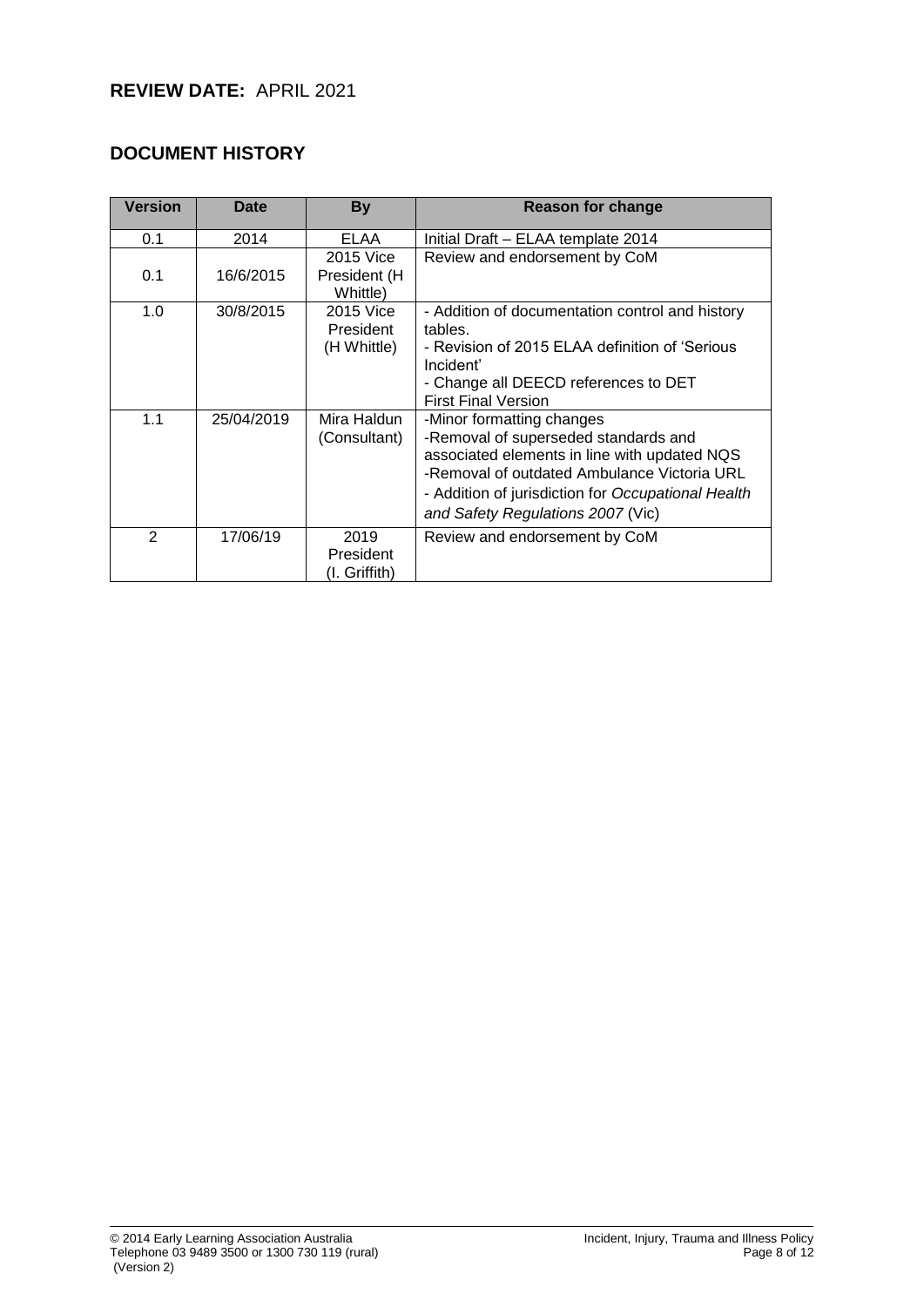# **ATTACHMENT 1 Sample hazard identification checklist**

| Service:      |  |  |
|---------------|--|--|
| Date:         |  |  |
| Inspected by: |  |  |

| <b>Hazard</b>                                                                        | <b>Yes</b> | No | <b>Comments</b> |  |  |
|--------------------------------------------------------------------------------------|------------|----|-----------------|--|--|
| 1. Floors                                                                            |            |    |                 |  |  |
| Surface is even and in good repair                                                   |            |    |                 |  |  |
| Surface is free from tripping and slipping<br>hazards (e.g. oil, water, sand)        |            |    |                 |  |  |
| Surface is safe (e.g. not likely to become<br>excessively slippery when wet)         |            |    |                 |  |  |
| 2. Kitchen and work benches                                                          |            |    |                 |  |  |
| Work bench space is adequate and at<br>comfortable working height                    |            |    |                 |  |  |
| Kitchen and work bench space is clean and<br>free of clutter                         |            |    |                 |  |  |
| Equipment not in use is properly stored                                              |            |    |                 |  |  |
| Lighting is satisfactory                                                             |            |    |                 |  |  |
| A door or gate restricts child access to the<br>kitchen                              |            |    |                 |  |  |
| Ventilation fan is in good working order                                             |            |    |                 |  |  |
| Kitchen appliances are clean and in good<br>working order                            |            |    |                 |  |  |
| 3. Emergency evacuation                                                              |            |    |                 |  |  |
| Staff have knowledge of fire drills and<br>emergency evacuation procedures           |            |    |                 |  |  |
| Fire drill instructions are displayed<br>prominently in the service                  |            |    |                 |  |  |
| Regular fire drills are conducted                                                    |            |    |                 |  |  |
| Extinguishers are in place, recently serviced<br>and clearly marked for type of fire |            |    |                 |  |  |
| Exit signs are posted and clear of<br>obstructions                                   |            |    |                 |  |  |
| Exit doors are easily opened from inside                                             |            |    |                 |  |  |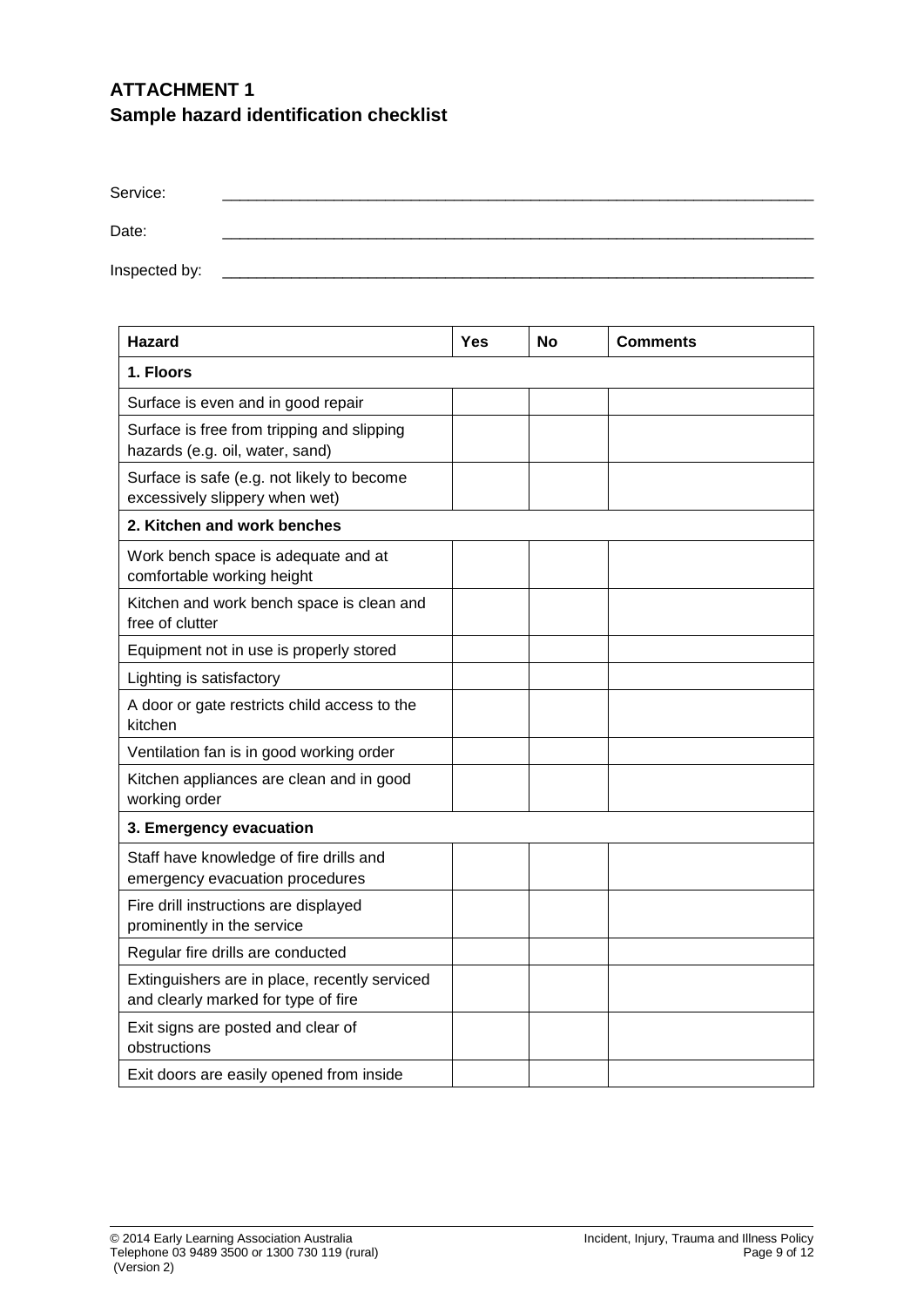| 4. Security and lighting                                                                                   |  |  |
|------------------------------------------------------------------------------------------------------------|--|--|
| Security lighting is installed in the building<br>and car park                                             |  |  |
| There is good natural lighting                                                                             |  |  |
| There is no direct or reflected glare                                                                      |  |  |
| Light fittings are clean and in good repair                                                                |  |  |
| Emergency lighting is readily available and<br>operable (e.g. torch)                                       |  |  |
| 5. Windows                                                                                                 |  |  |
| Windows are clean, admitting plenty of<br>daylight                                                         |  |  |
| Windows have no broken panes                                                                               |  |  |
| 6. Steps and landings                                                                                      |  |  |
| All surfaces are safe                                                                                      |  |  |
| There is adequate protective railing which is<br>in good condition                                         |  |  |
| 7. Ladders and steps                                                                                       |  |  |
| Ladders and steps are stored in a proper<br>place                                                          |  |  |
| Ladders and steps are free of defects (e.g.<br>broken or missing rungs etc.)                               |  |  |
| They conform to Australian Standards                                                                       |  |  |
| They are used appropriately to access<br>equipment stored above shoulder height                            |  |  |
| 8. Chemicals and hazardous substances                                                                      |  |  |
| All chemicals are clearly labelled                                                                         |  |  |
| All chemicals are stored in locked cupboard                                                                |  |  |
| Material Safety Data Sheets (MSDS) are<br>provided for all hazardous substances                            |  |  |
| 9. Storage (internal and external)                                                                         |  |  |
| Storage is designed to minimise lifting<br>problems                                                        |  |  |
| Materials are stored securely                                                                              |  |  |
| Shelves are free of dust and rubbish                                                                       |  |  |
| Floors are clear of rubbish or obstacles                                                                   |  |  |
| Dangerous material or equipment is stored<br>out of reach of children                                      |  |  |
| 10. Manual handling and ergonomics                                                                         |  |  |
| Trolleys or other devices are used to move<br>heavy objects                                                |  |  |
| Heavy equipment (such as planks and<br>trestles) is stored in a way that enables it to<br>be lifted safely |  |  |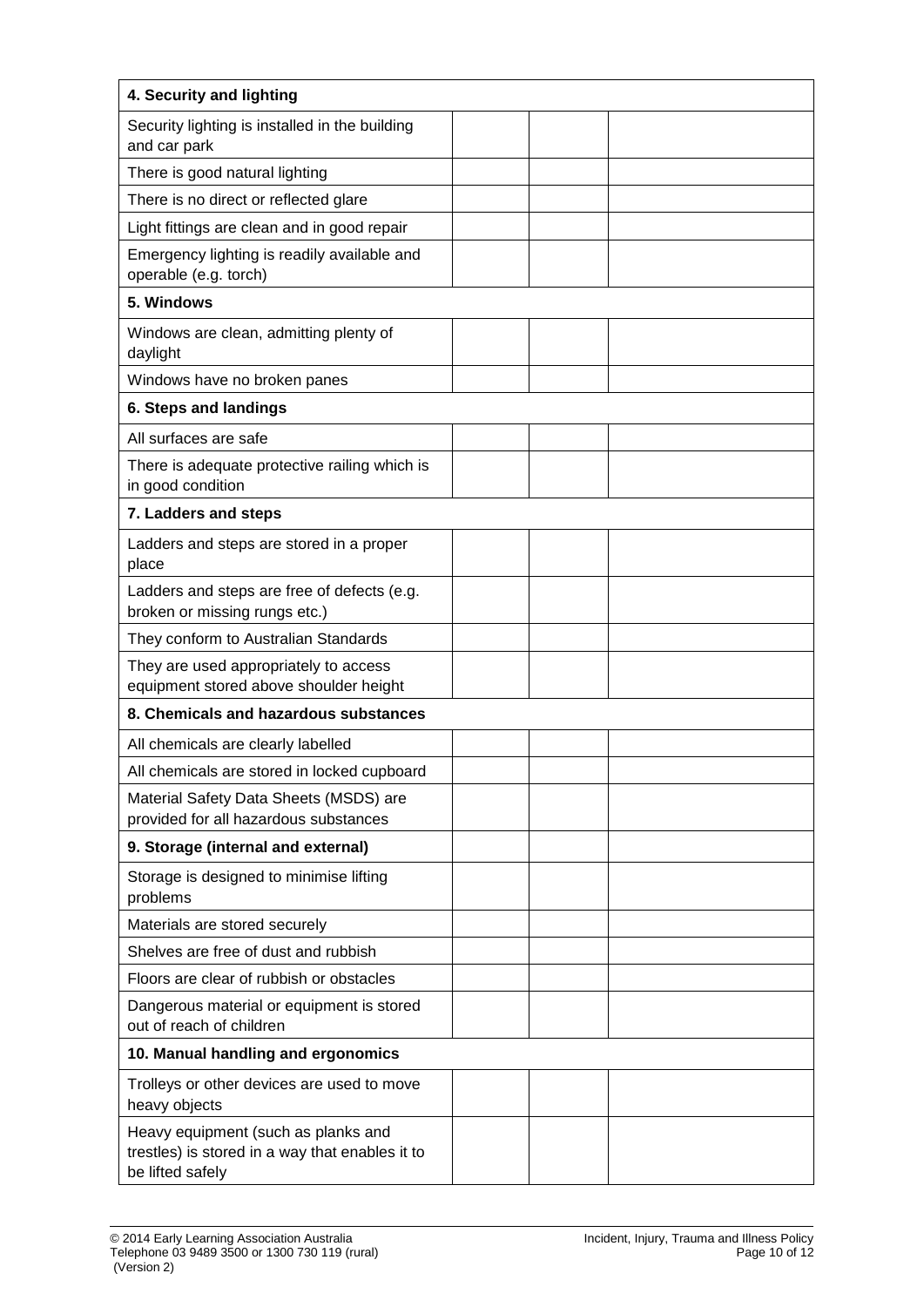| Adult-sized chairs are provided and used for<br>staff (to avoid sitting on children's chairs)                                                                                                               |  |  |
|-------------------------------------------------------------------------------------------------------------------------------------------------------------------------------------------------------------|--|--|
| Workstations are set up with the chair at the<br>correct height                                                                                                                                             |  |  |
| Workstations are set up with phone, mouse<br>and documents within easy reach and screen<br>adjusted properly                                                                                                |  |  |
| Work practices avoid the need to sit or stand<br>for long periods at a time                                                                                                                                 |  |  |
| 11. Electrical                                                                                                                                                                                              |  |  |
| There are guards around heaters                                                                                                                                                                             |  |  |
| Equipment not in use is properly stored                                                                                                                                                                     |  |  |
| Electrical equipment has been checked and<br>tagged                                                                                                                                                         |  |  |
| Use of extension leads, double adaptors and<br>power boards are kept to a minimum                                                                                                                           |  |  |
| Plugs, sockets or switches are in good repair                                                                                                                                                               |  |  |
| Leads are free of defects and fraying                                                                                                                                                                       |  |  |
| Floors are free from temporary leads                                                                                                                                                                        |  |  |
| There are power outlet covers in place                                                                                                                                                                      |  |  |
| 12. Internal environment                                                                                                                                                                                    |  |  |
| Hand-washing facilities and toilets are clean<br>and in good repair                                                                                                                                         |  |  |
| There is adequate ventilation around<br>photocopiers and printers                                                                                                                                           |  |  |
| 13. First aid and infection control                                                                                                                                                                         |  |  |
| Staff have current approved first aid<br>qualifications and training                                                                                                                                        |  |  |
| First aid cabinet is clearly marked and<br>accessible only to staff                                                                                                                                         |  |  |
| Cabinet is fully stocked and meets Australian<br>Standards (refer to Administration of First Aid<br>Policy)                                                                                                 |  |  |
| Disposable gloves are provided                                                                                                                                                                              |  |  |
| Infection control procedures are in place                                                                                                                                                                   |  |  |
| Current emergency telephone numbers are<br>displayed                                                                                                                                                        |  |  |
| 14. External areas                                                                                                                                                                                          |  |  |
| Fencing is secure, unscaleable and of a<br>height prescribed by the Building Code of<br>Australia (no breaches in the fence or<br>materials left adjacent that would assist<br>children to scale the fence) |  |  |
| Child-proof locks are fitted to gates                                                                                                                                                                       |  |  |
| Paving and paths have an even surface and<br>are in good repair                                                                                                                                             |  |  |